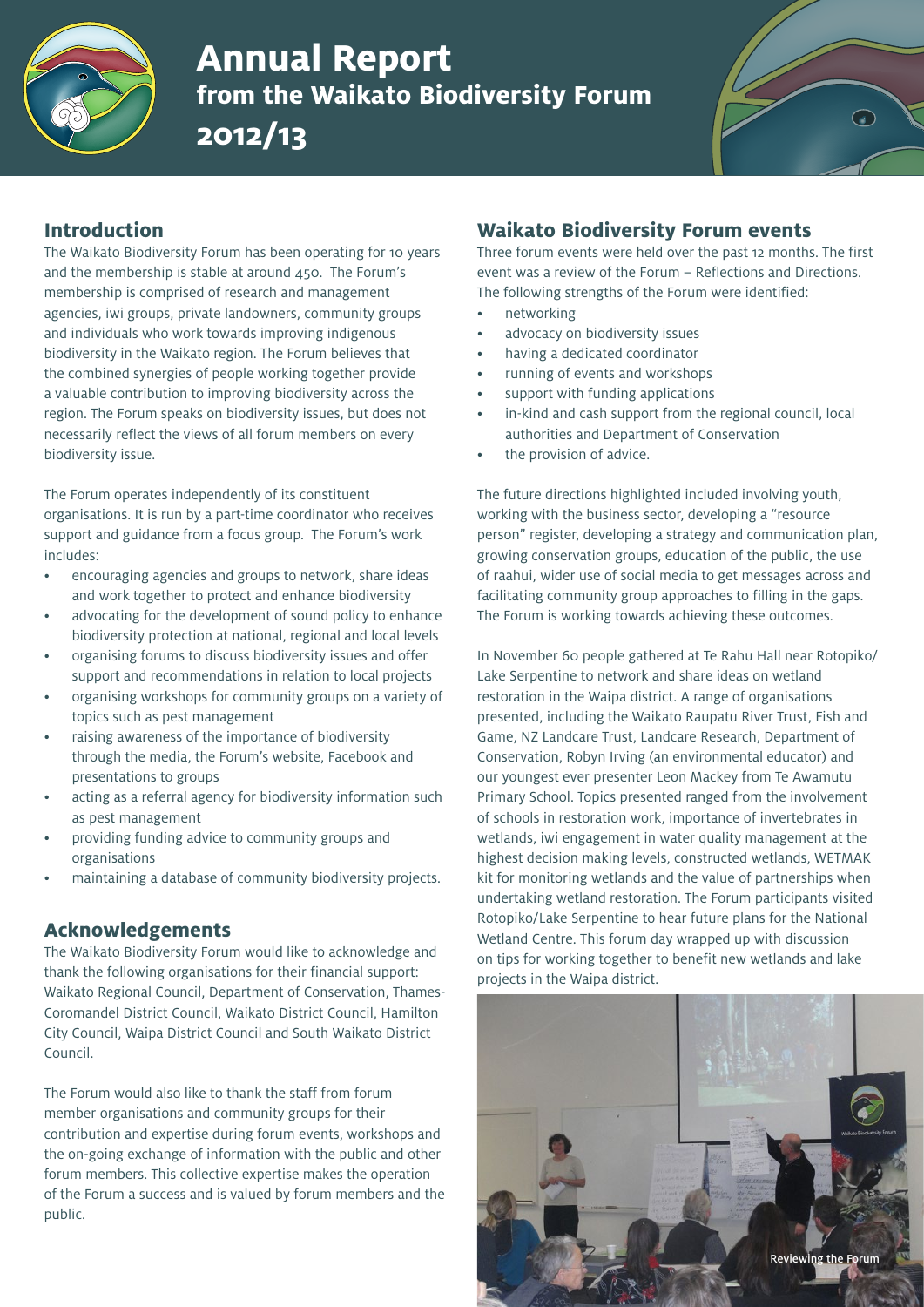The final forum of the year was held at Te Kauhanga Nui Chambers at Hopuhopu to network and share ideas on the management of freshwater species in and around the Waikato River. Presentations included topics such as surveys of tuna with suggestions for improving their habitat (e.g. restoration of stream banks), the Waikato-Tainui (Waikato River Fisheries) Regulations 2011, whitebait management, planting guidelines for the Waikato and Waipa rivers, current problems for maintaining freshwater biodiversity within the Waikato catchment and options for potential remediation and research on pest fish removal and fish populations in shallow Waikato lakes. Field trips were held at Lake Areare and sites along the Waikato River.

#### **0800 BIODIV**

The Forum coordinator continued to operate the 0800 BIODIV number and respond or refer enquiries to an appropriate agency. The service now counts enquiries from forum members. The coordinator responded to 85 enquires from the public and forum members through the 0800 number and the website. The enquiries ranged from availability of funding, weed and animal pest management, details of community group projects, volunteering on projects, planting guides and teacher resources.

#### **Media and publicity**

Hamilton News agreed to run a forum column in their newspaper. Articles have been submitted on biodiversity and community group projects, including Ruapuke Beachcare Group and the Going for Gold group at Te Kowhai. The Forum continued to publicise its work through the website and Facebook page which was set up earlier this year. A complete review and new look for the website is planned for 2013/14.

#### **Networking and advice**

Forum members received four newsletters to inform them of biodiversity related information. The Forum continued to provide a link for community group members and management agencies through email dissemination of information and communication with individual members in answer to queries about biodiversity. Funding advice was the major theme of enquiry from forum members.

## **Advocacy**

The Forum provided advocacy for biodiversity on a range of district plans, including South Waikato, Waipa, Thames-Coromandel and Hamilton City. Assistance was provided to Thames-Coromandel District Council for the consultation meetings for community groups. Written and oral submissions were made on the Waikato Regional Council's Waikato Regional Pest Management Plan and the Waikato Conservation



Management Strategy. Forum members were supplied with comments and encouraged to submit to strengthen the voice for biodiversity. The Forum provided the text and photos for a biodiversity pamphlet to South Waikato District Council and is providing articles on biodiversity for the council's ratepayer newsletter. The coordinator attended Sustainable Business Network gatherings and also represented the Forum on the Advisory Committee for Regional Environment (ACRE) to advocate for biodiversity protection and enhancement.

### **Community groups**

The Forum maintains a database and map of community group projects which highlights the contribution that these groups make to biodiversity protection and enhancement across the region. At present the database has 155 groups working on over 183 project sites. Three groups have gone into recess or folded and nine new groups have been registered on the database. The regional council, district councils, and other agencies and community groups request information from the database. This has proven to be a valuable service for forum members.

#### **Workshops and presentations**

The Forum ran a workshop at Te Mata in partnership with the Te Mata Landcare Group for community groups and members of the public with a focus on weed and pest management. The workshop was offered with the assistance of the regional council and Department of Conservation biosecurity officers on the Coromandel Peninsula. The annual Regional Council Landcare Networking day was held at Pukemokemoke this year and the Forum coordinator was present to provide support and advice.

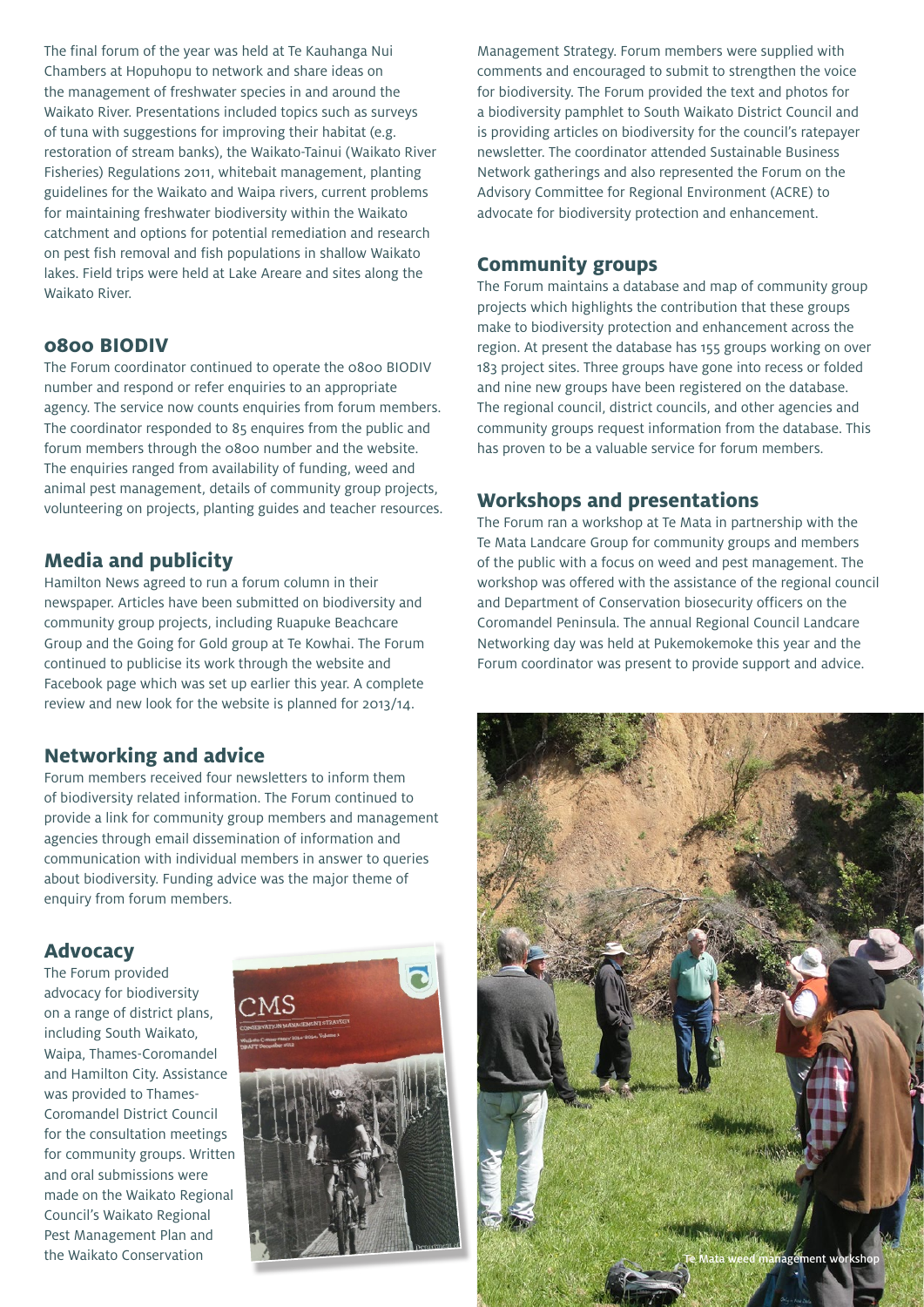Three Kauri Dieback workshops were facilitated by the coordinator on the Coromandel in May working with the National Kauri Dieback team and Kauri 2000 Inc. The workshops took place in Thames, Coromandel and Whitianga and approximately 100 people attended. The workshops provided information about the disease and the response so far. Lots of ideas were gathered from participants on actions that could take place to prevent the disease spreading to kauri trees on the Coromandel Peninsula.

The Forum coordinator presented at the Flaxroots Community Group Conference in Tauranga on growing and sustaining volunteers.

# **Fieldays and other events**

The Forum set up a display area at the Waikato Show in partnership with the Waikato Environment Centre and helped out community groups with their display areas. There was a steady flow of foot traffic with people stopping and discussing the community group biodiversity projects on the large map of Hamilton City.

The Forum also had a presence at Fieldays and helped out in the partnerships section of the Department of Conservation display area. The Department of Conservation printed out large copies of the Forum's endangered fauna and flora maps and these were a real draw card to start conversations with people about biodiversity.

The coordinator helped out at the Miranda BioBlitz which was held in February to identify as much indigenous biodiversity as possible in the Taramaire-Miranda area. The Forum also had a presence at the World Wetlands Day event at the Rotopiko complex (Lake Serpentine). Activities were available for children and conversations were had with adults about the Rotopiko Complex and future plans for the site.



# **Childrens' activities**

The Forum coordinator ran an invertebrate activity for children attending a WILSS school holiday programme in April. This took place at the Mangakotukutuku Stream with staff from the regional council and streamcare group members. The children took part in a hunt for insects followed up by identification and sharing with the group. A similar activity was run for the Waipa Youth Earth Champions day at Te Awamutu and a Hamilton Junior Naturalists' ( JUNATS) gathering at the Hamilton Gardens. A session on animal pests and making a tracking tunnel was also run for JUNATS.